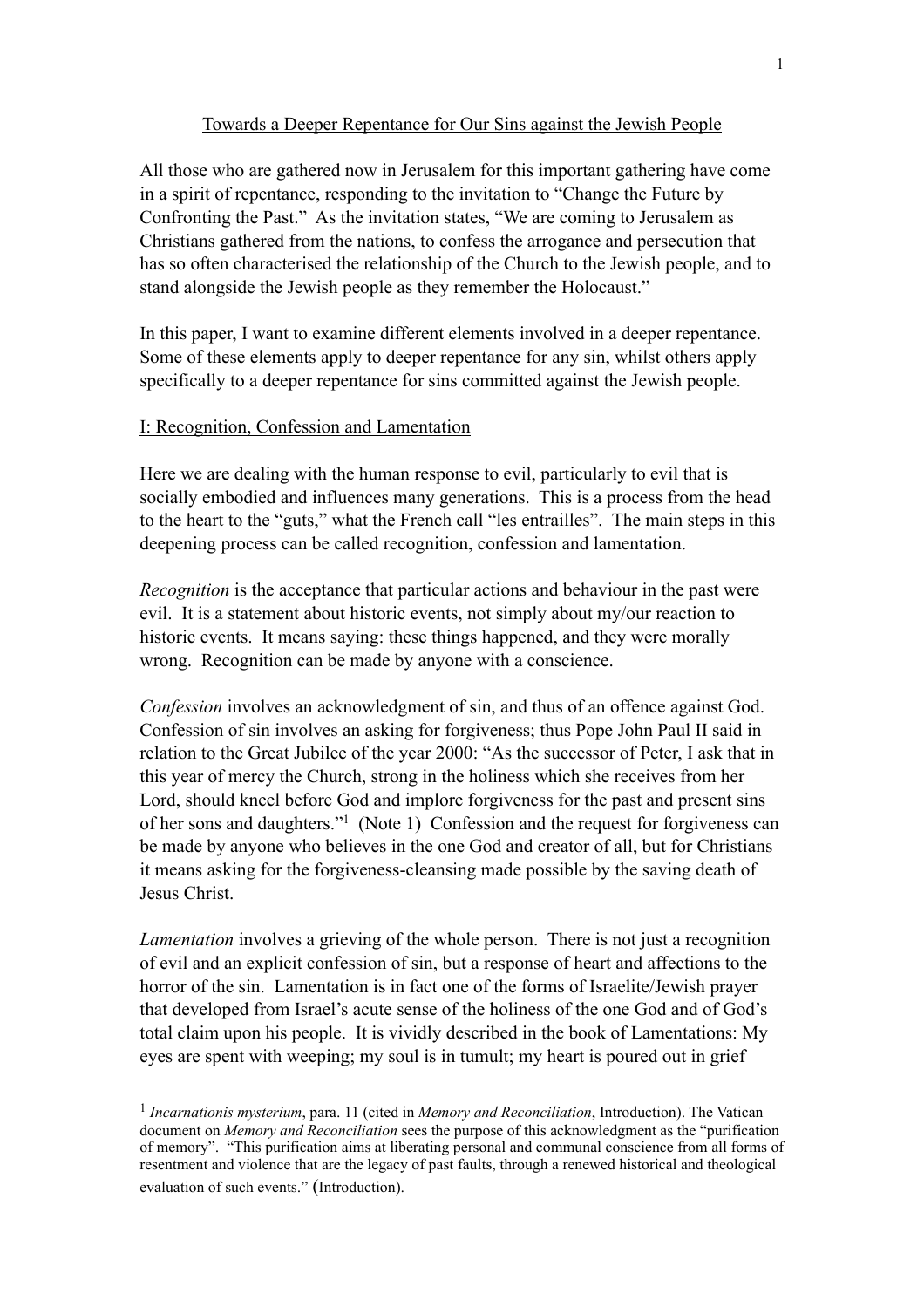because of the destruction of the daughter of my people, because infants and babes faint in the streets of the city." (Lam. 2: 11).

The process of repentance needs to go through these three phases. It is clear that one has to begin with a recognition of what happened and its wrongness. But this recognition needs to become a confession of sin, and then this confession of sin has to move from the head to the heart and the guts. It is only as our repentance reaches the level of lamentation that it will go as deep in the human psyche as the sinful behaviour being lamented. The full restoration of right relationships requires that all repentance has to reach the same human depth and intensity as the sins that are being confessed. In this light, it would seem that much of the Christian world is only at the stage of initial recognition of the evils inflicted upon the Jewish people, with only a minority having progressed to the level of confession of sin and an explicit asking for forgiveness.

## The Process of Increasing Identification

Confessions of past sin may or may not assert a continuity between the past and the present, though the move from recognition to confession ordinarily involves acknowledging a degree of responsibility.<sup>2</sup> (Note 2) Confession involves uttering a "We": "We confess". Although the Vatican document on *Memory and Reconciliation*  does not speak of "identification", it is in fact addressing the move from "They" to "We" expressed by the term "identification".<sup>3</sup> (Note 3)

*Identification* involves the assertion of an identity between the present generation and its predecessors. The classic biblical expression of this identification is the statement of Jeremiah "We and our fathers have sinned." (Jer. 3: 25). For Jeremiah, this was an identification with the whole people of Israel. The contemporary Christian confession that "we and our fathers have sinned" in regard to our treatment of the Jewish people involves an element of identification with the Christian past.

The question of the degree of responsibility that can be inherited from the sins of previous generations is not a simple one. Each person is answerable for their sin, and for noone else's. This was the revelation to Ezekiel: "The soul that sins shall die. The son shall not suffer for the iniquity of the father, nor the father suffer for the iniquity of the son; the righteousness of the righteous shall be upon himself, and the

The Vatican document on *Memory and Reconciliation* distinguishes four categories of biblical 2 confession (para. 2.1): (i) when the entire people confesses or alludes to its sins against God without any reference to the sins of preceding generations; (ii) when the confession of the current sins of the people is placed upon the lips of one or more leaders, who may or may not include themselves among the sinful people; (iii) when the people or one of their leaders mention the sins of their forefathers without referring to the present generation; (iv) when there is confession of the faults of the forebears. with an express linkage to the errors of the present generation. Category (iv) is the most frequent in the Old Testament.

<sup>&</sup>lt;sup>3</sup> It is John Dawson, the Gentile co-chair of the Toward Jerusalem Council II initiative, who has developed a schematic teaching on "identificational repentance". The British Anglican, Russ Parker, prefers to speak of "representative confession".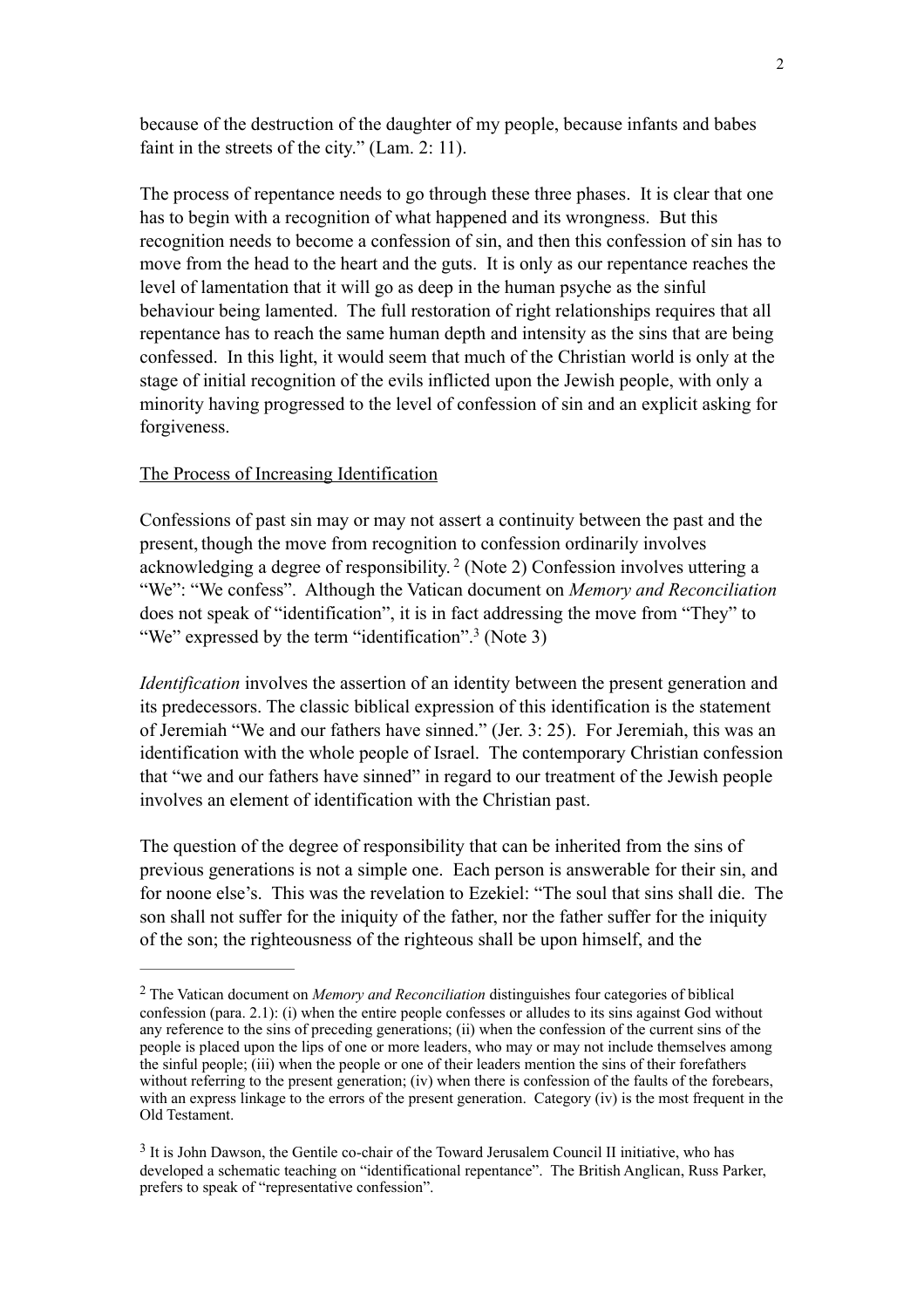wickedness of the wicked shall be upon himself." (Ez. 18: 20). However, no person is an island, and each person belongs to a society, is shaped by that society and contributes, however slightly, to that society. Thus the sin of a person is never restricted to their individual behaviour, but includes their absorption of the evils of their family, their tribe, their society, their nation. The Vatican document *Memory and Reconciliation* here makes a distinction between the "subjective responsibility" of each person, which is non-transferable, and an "objective responsibility" that is handed on "to which one may freely adhere subjectively or not".<sup>4</sup> (Note 4) While some such distinction as this is obviously needed, it may be asked whether this formulation does justice to the process by which evil attitudes, false ideas and disordered emotions are transmitted from one generation to another.<sup>5</sup> (Note 5)

It is also necessary to reflect upon the relationship between our generic belonging to the human race and our particular belonging to this tribe, this nation, this faithcommunity. We are, it would seem, members of the human race through becoming members of the particular: first, as children of a particular mother and father. This means, I believe, that we have a particular responsibility to repent for the sins of our family, of our nation, of our faith-community. Yet because we are all members of the one human race, we cannot appeal to our particularity to say to others that our sins are none of your business.

There is then a particular responsibility for us to repent for the sins of our particular communities against the Jewish people: the sins of our nations or people-groups (British, German, Spanish, Polish), the sins of our churches and Christian groupings (Orthodox, Catholic, Lutheran, Anglican, Evangelical [in the English-language sense]). It is important that we respect each other as fellow human beings and that we respect each other in our particular identities. As an Englishman I am conscious both of the sins of the English against the Jews, and of the sins of other peoples. But I have to start with those of my own people. Otherwise there is something unreal and abstract about my declarations.

The church identification is in some ways more difficult and more complicated than the national. But in many ways the repentance of our churches is even more basic, because the teaching, preaching and rulings of our churches contributed in such a

<sup>&</sup>lt;sup>4</sup> "Subjective responsibility ceases with the death of the one who performed the act; it is not transmitted through generation; the descendants do not inherit (subjective) responsibility for the acts of their ancestors. In this sense, asking for forgiveness presupposes a contemporaneity between those who are hurt by an action and those who committed it. The only responsibility capable of continuing in history can be the objective kind, to which one may freely adhere subjectively or not. Thus, the evil done often outlives the one who did it through the consequences of behaviours that can become a

heavy burden on the consciences and memories of the descendants." (5. 1).

<sup>&</sup>lt;sup>5</sup> More reflection is needed here on the New Testament data, particularly from the Gospels, concerning the guilt of a particular "generation". "Truly, I say to you, all this will come upon this generation." (Matt. 23: 36). What do the words of Jesus mean: "Fill up, then, the measure of your fathers." (Matt. 23: 32)? Is the case of the generation of Jesus himself summing up the guilt of previous generations unique in history? The best treatment I know of this issue is in Louis Ligier, SJ *Péché d'Adam et Péché du Monde* (Paris; Editions Montaigne, 1961), pp. 117 – 154.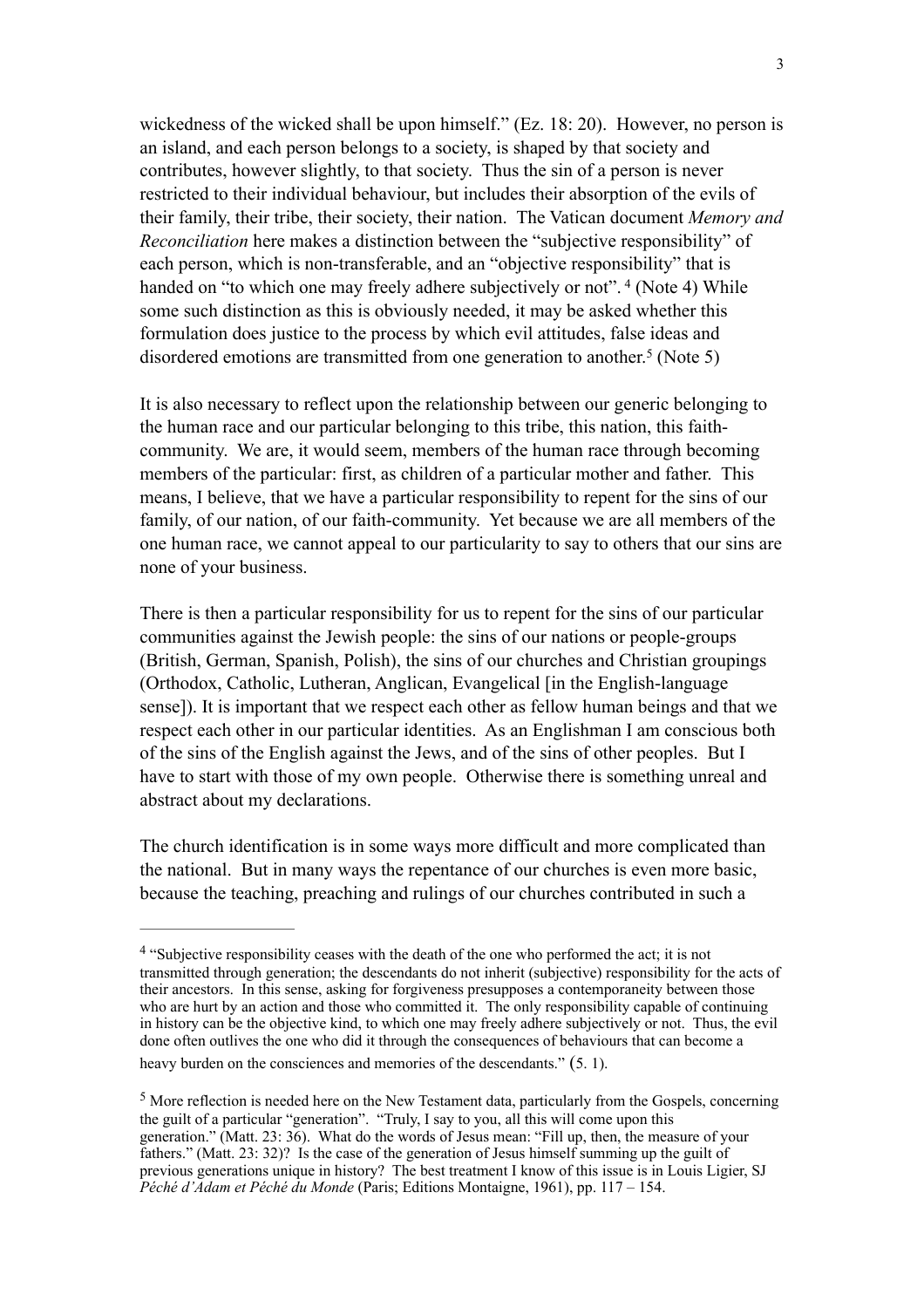major way to the evils inflicted on the Jews. I became aware of how sensitive an issue this is during a week of prayer and fasting involving both Protestant and Catholic Christians that addressed the sins of Christians, in particular of Rome, towards the Jewish people. When we began repenting for the sins of the fourth and following centuries and those who confidently led the way were Evangelical Protestants, the Catholics largely fell silent. It was clear that they experienced the prayers of the Protestants about the early centuries as an indirect attack on their Church.

In many ways those of us now involved in identificational repentance are all beginners. Perhaps the Evangelical Sisterhood of Mary are the least inexperienced. I sense that much purification is needed – purification from arrogance and from insensitivity – not only towards the Jewish people but towards our fellow Christians in relation to the Jews. Thus I would say that in particular expressions of repentance we have to allow a priority to the members of the Church primarily responsible for the evils being confessed. But in turn we cannot say to other Christians that the sins of our Church are not their business. In relation to the sins of the first Christian millennium the Catholic and Orthodox Churches bear the greatest responsibility. Other Christians identify with the Church of the first millennium according to their understanding of the Church and their acceptance of the heritage of those centuries.

Theologically, it would seem that the following principles are foundational. First, that Jesus was able to identify with the whole human race and die for all, because he first identified with his own people, and suffered for them.<sup> $6$ </sup> (Note 6) Secondly, it is through the identification of Jesus that we are saved: that he "was put to death for our trespasses and raised for our justification" (Rom. 4: 25). This identification was the living out of his God-given identity. It is above all an act of love. Thirdly, this love of Jesus for all humans, while obviously an expression of his sinlessness, grew up in the context of his love for his own – his own family, his own local community and synagogue. Thirdly, our identification is then the living out of our God-given identity. This is an intrinsic element in the Christian calling to love.

Thus, identification is a life-time commitment, not an intercessory technique. In the identification of Jesus, he "emptied himself, taking the form of a servant" (Phil. 2: 7). The identifications to which the Holy Spirit leads us are permanent forms of commitment and self-giving. It is a deeper discovery of our own God-given identity. Identification is a spiritual act and it is costly. Identification represents a solidarity of will and affections. Identification with other peoples than our own presupposes a real depth in our own identification and a maturity of love.

<sup>&</sup>lt;sup>6</sup> The "we" and "us" of Isaiah 53 almost certainly refer to Israel, and not directly to all humanity. We should interpret verse 6 "the Lord has laid on him the iniquity of us all" in the light of verse 8 "he was cut off out of the land of the living stricken for the transgression of my people". Jesus then fulfils the priestly calling of Israel to be a blessing to all peoples.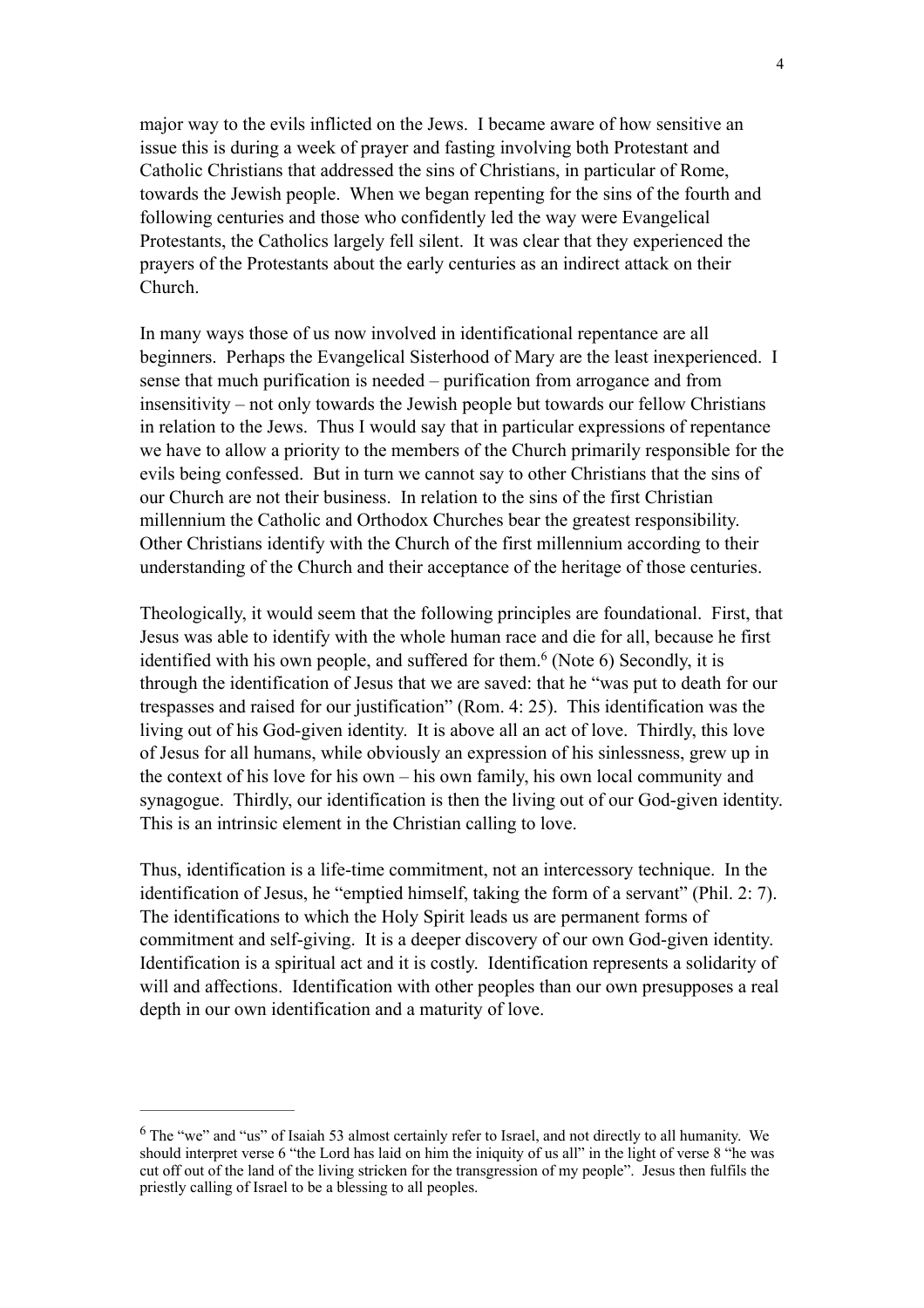A few years ago I took part in a prayer journey to Spain as part of the Toward Jerusalem Council Two initiative.<sup>7</sup> (Note 7) I know that the Lord truly blessed that very difficult trip. But I also feel that we made several mistakes. I think we suffered from the tendency among some Evangelicals to pay insufficient attention to the human dimension and to imagine we could all readily identify with the historic Church through sincerely-intended declarations. We did not pay enough attention to the need for a Spanish Catholic repentance to be at the core of what we did.

### Repentance as Changed Behaviour towards the Jews

A deeper repentance has also to include a deeper grasp of the evil of the various forms of sinful behaviour and thinking against the Jewish people. If we love the Jewish people and want to enter into a deeper expression of sorrow for the wrongs done to them, we have to find out more about how they were treated, and then allow the horror of this to sink in. What does this add to what I have already said about identification? It adds the need for a fleshing-out of the content of our repentance for our anti-Jewish behaviour.

We have to allow ourselves to enter imaginatively into the horrendous events of Christian history. We have to open ourselves to grasp what was involved in the hatred, the arrogance and the scorn heaped upon the Jews; what was involved in the lies and the calumnies, in the spiteful denunciations, as well as in the creation of malicious myths; what was involved in the violence, the cruelty and the torture; what was involved in the oppression of consciences, in forcing a deeply ethical people to live double lives; what was involved in the expulsion of the Jews from nations and cities, and in the confiscation of property; what was involved in the destruction of Jewish family life and culture.

Some may ask if it is really necessary to trawl through the cess-pits of history. I am convinced that it is necessary, because it is the one way that the Holy Spirit so impresses the evil of these events on our hearts that we are being transformed by this realisation. Perhaps this is discovering what any form of repentance ought to be. But because these sins were committed against God's chosen, whom He loves, they focus for us with a particular intensity the baseness of which we are all capable, including sincere believers in our Lord Jesus Christ. $8$  (Note 8)

Toward Jerusalem Council Two is an initiative originally of two Messianic Jews in the United States, 7 to work for the future realisation of a second Council of Jerusalem at that the Church of the nations will in inverse manner to the first Council in Acts 15 recognise and welcome back the Church of the circumcision.

<sup>&</sup>lt;sup>8</sup> I would like to register here a protest against the tendency of some to deny that the persecutors of the Jews were Christians, or to speak of them as "so-called Christians" or "nominal Christians". This ultimately trivialises the sin: for whilst there were undoubtedly many persecutors who were not in any meaningful sense followers of Jesus, there were many who were seen as models of sanctity in their day, as for example John Chrysostom and Vincent Ferrer.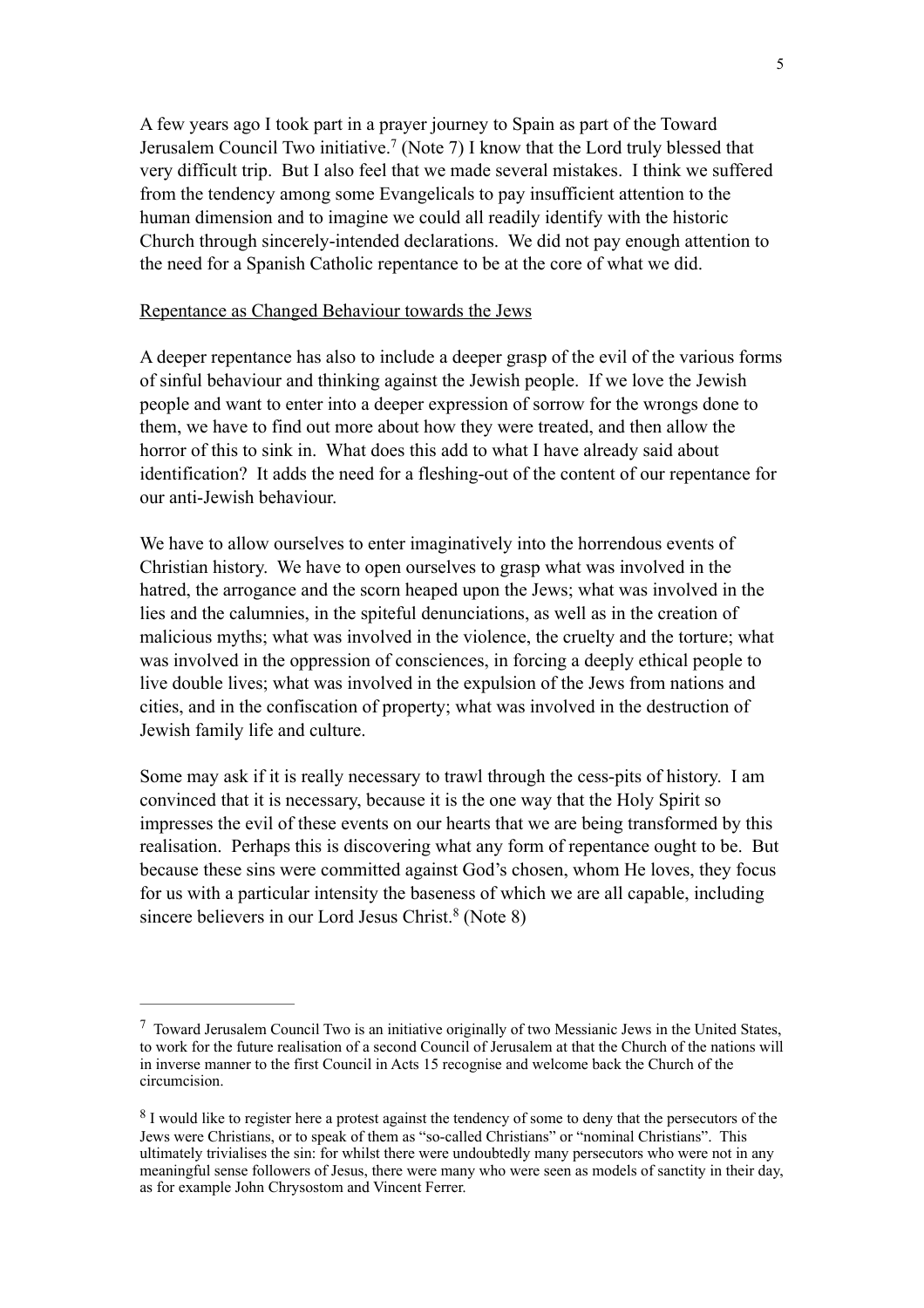A deep repentance for the sins of the Christian people against the Jews is profoundly transforming. As we face the various forms of evil inflicted upon them, we are being changed into the opposite. We could say that we are being made righteous by the grace of the Messiah. There is something profound in the Jewish and Israeli use of the term "righteous among the nations" for those Gentiles who risked their lives to protect and save Jewish people.

# Three Stages of Repentance

Another form of deepening in Christian repentance concerns the levels of offence committed against the Jewish people. In this respect I suggest that there may be three main levels of repentance: (i) for anti-Semitism; (ii) for the replacement teaching; and (iii) for the loss of the Jewish expression of the church. It would seem that this is both the order of discovery and the order of deepening repentance

# 1. Repentance for Anti-Semitism

At this first level, there is a recognition of the evil of anti-Semitism, of the wrongness of hatred for the Jewish people and of all forms of anti-Jewish prejudice. Anti-Semitism is seen as a form of racism, which offends against human dignity and the rights of peoples.

This evil can be recognised and confessed by any person or group of people, irrrespective of race or religious faith. It is at this level that most of the repudiations of anti-Semitism by Christian churches have been formulated. Whilst I see this level as just the first step, it should not be regarded as merely preliminary to the real repentance. For this level grounds the sin of anti-Semitism in the human, at the level of creation.

# 2. Repentance for Replacement Teaching

The second level of repentance for Christian sins against the Jewish people concerns the evil of repentance teaching and all associated and resulting attitudes. As you know, the repentance teaching always takes some such form as this:

- a. God has rejected the Jewish people because they rejected Jesus as their Messiah.
- b. God has therefore abolished the covenant with Israel.
- c. The Church has taken Israel's place as the covenanted people.
- d. The promises once given to Israel no longer belong to the Jewish people but to the Christian Church.

As an increasing number of church leaders and theologians are now recognising, the replacement teaching is not true to the New Testament. The most explicit rejection of this teaching is found in Romans 11, where Paul explicitly posed the question: "I ask, then, has God rejected his people?" (11: 1), to which he gives the clear response "By no means!" Paul's argument is that "at the present time there is a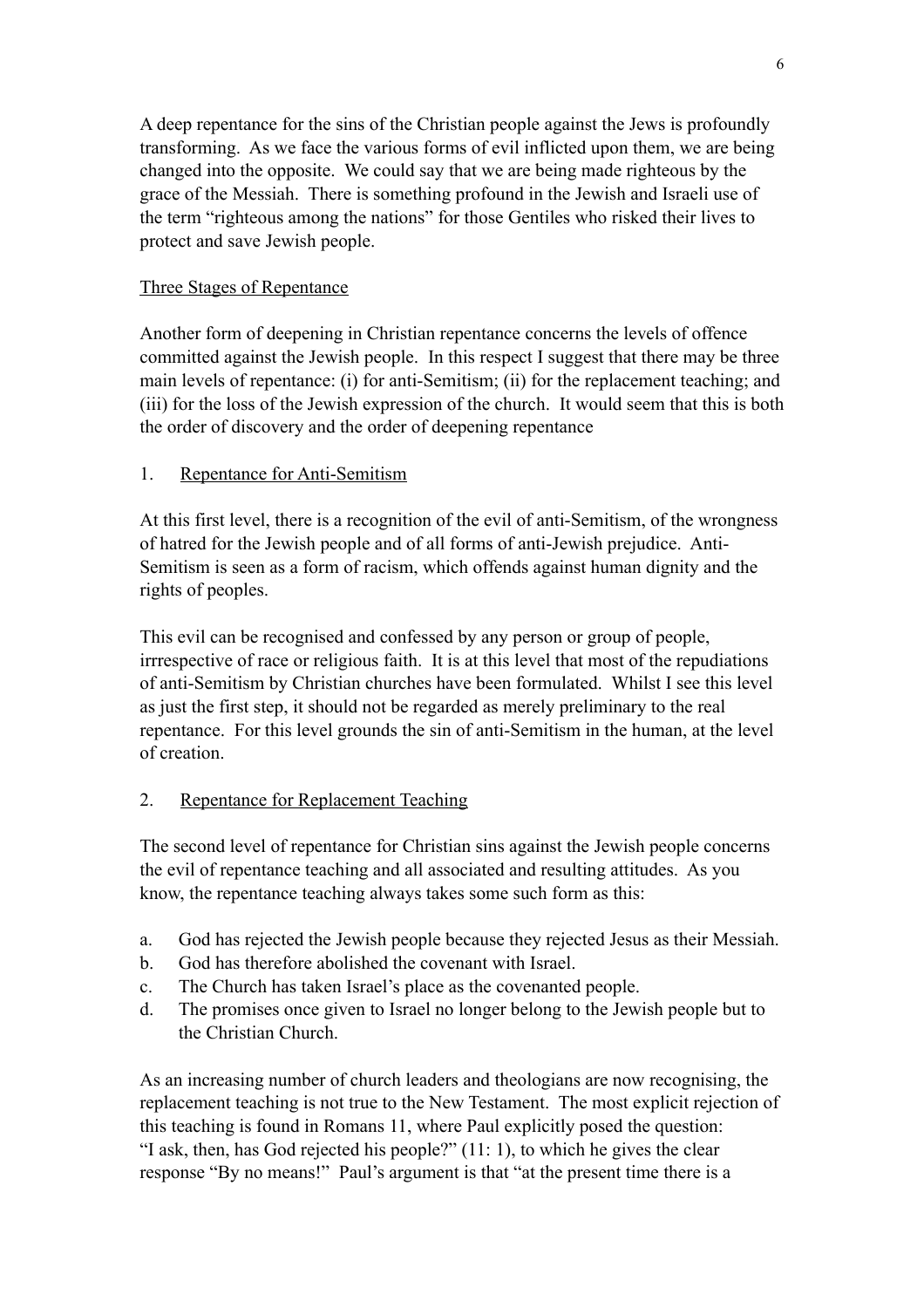remnant, chosen by grace" (11: 5), that is to say, there are Israelites who have believed in Jesus as their Messiah. So, Paul says, "What then? Israel failed to obtain what it sought. The elect obtained it, but the rest were hardened." (11: 7). So, Paul then asks the inevitable question: "have they stumbled so as to fall?" and gives the same answer, "By no means." (11: 11). Those who have become hardened will not remain hardened for ever: "a hardening has come upon part of Israel, until the full number [the *pleroma*] of the Gentiles come in" (11: 25). So, Paul reaches the definitive formulation: "For the gifts and call of God are irrevocable." (11: 29).

With this second stage, there enters a **theological** element in the Christian sin. Here we find the reason, a theological reason, for the Christian hatred, prejudice and suspicion. In fact, this reason was later used to turn the sin into an apparent virtue: by despising the Jews, it was said, we are only imitating God, who despises them for their infidelity. It is this theological reason, what was believed to be the uniquely horrific sin of the Jews, that explains both the virulence and the longevity of Christian anti-Semitism.

This sin of replacement theology is fundamentally the sin of usurping God's role as judge. It is a violation of the teaching of Jesus: "Judge not, that you be not judged" (Matt. 7: 1). It is important here to be clear about the difference between judgment and discernment. It is necessary for Christians to exercise discernment, particularly those in positions of leadership; but discernment always concerns the particular (this event, this action, this person) and is never absolute and unconditional ("this action is moved by the Holy Spirit" or "this action is not the work of the Holy Spirit"). Judgment, by contrast, is always absolute and tends to be general and global ("He/she is beyond redemption" or "He/she is evil"). The replacement teaching is a form of absolute judgment ("God has rejected this people") and represents a human trespassing on the prerogatives of God.

Such a usurpation of God's role represents one of the worst forms of arrogance. A deeper repentance for our sins against the Jewish people involves a deeper grasp of the degree of arrogance involved in the human decision that God has rejected the Jews. Not only is this judgment a usurpation of God's prerogatives, but the replacement teaching represents a rejection of the people that God has chosen, a hatred for those whom God loves as "the apple of his eye" (Deut. 32: 10; see also Zech. 2: 8).

We can also see this violation in relating to the inheritance rights of the first-born son, since the Lord said, "Israel is my first-born son." (Ex. 4: 22). Since from this angle the Gentiles are the younger son, the sin of usurpation is the rejection of the first-born and elder by the younger son and the seizure of his inheritance.

In other words, the replacement teaching is not just a minor mistake in the by-ways of Christian theology, but a major sin against Divine election, a conviction that is at the centre of God's plan, the mystery hidden from all ages and now revealed to the saints.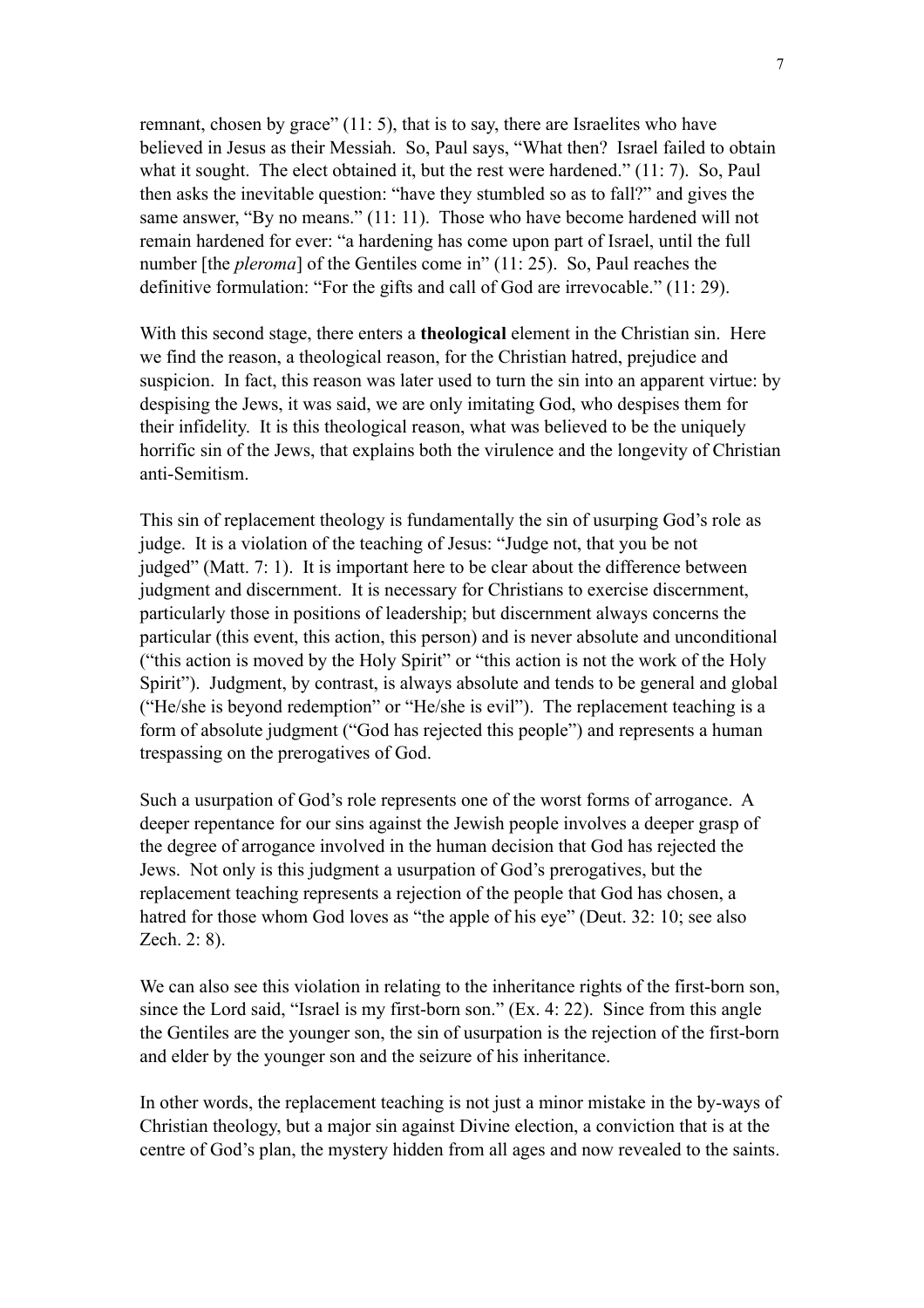#### 3. The Rejection of the Jewish Church

It might seem with a deep penetration of the sin in replacement teaching that we have reached the heart of the Christian sin against the Jewish people. Nonetheless, there is a third stage, which is our repentance for the suppression and loss of the Jewish church, the ecclesia ex judaeis.

We know that in the middle of the first century, the church was virtually all Jewish. The twelve apostles were Jewish; Paul was Jewish; James, the leader of the Jerusalem church, was Jewish; Mary, the mother of Jesus, was Jewish. The Council of Jerusalem around the year 50 CE was a Jewish gathering to examine the question of the admission of Gentiles. But by the fourth century, the situation had been totally reversed. The Christians were virtually all Gentiles, and all Jewish converts were required to renounce their Jewish identity and to cease all Jewish practice. One important factor to notice is that whereas the acceptance of replacement teaching involved the assent of preachers and teachers, but never found expression in any credal statement of the faith of the Church, the decisions regarding Jewish members of the Church were the decisions of church synods and councils, mostly local.

The sin of rejecting the Jewish church is a further dimension of the sin against divine election. It was a deviation from God's model for the Church, which was the "one new man" made up of Jew and Gentile in the one body of Christ. Although the Church was protected from a rejection of the Jewish foundation by the inclusion of the Hebrew Scriptures in the Christian Canon, there was a prohibition of an explicitly Jewish expression of faith in Yeshua of Nazareth, the Messiah of Israel. Just as replacement theology led to a hatred of those God loved, so the exclusion of a Jewish expression from the church represented a failure to love and cherish characteristic elements of Jewish faith and culture.

It seems quite likely that the inroads of anti-Jewish sentiment began with some Gentile anti-Semitism of a racist type, which then lent itself to a replacementrejectionist understanding after the events in Jerusalem in the years 70 and 135 CE, and that this in turn made possible the rejection of the Jewish church. This process would then have had further consequences in reverse: the exclusion of a Jewish presence within the Church solidified the replacement teaching, which with all its accompanying attitudes gave a theological underpinning and virulence to wider anti-Semitism.

While this evil of the suppression of the Jewish expression of the Church obviously has implications for the status of Jewish believers in Jesus as the Messiah of Israel, the point does not stand or fall with our attitudes to the Messianic Jews of our day. However, it is difficult to see how a proper recognition of the sin in the suppression of the Jewish expression of the Church can co-exist with the view that Christianity and Judaism are of their nature two entirely separate faiths.